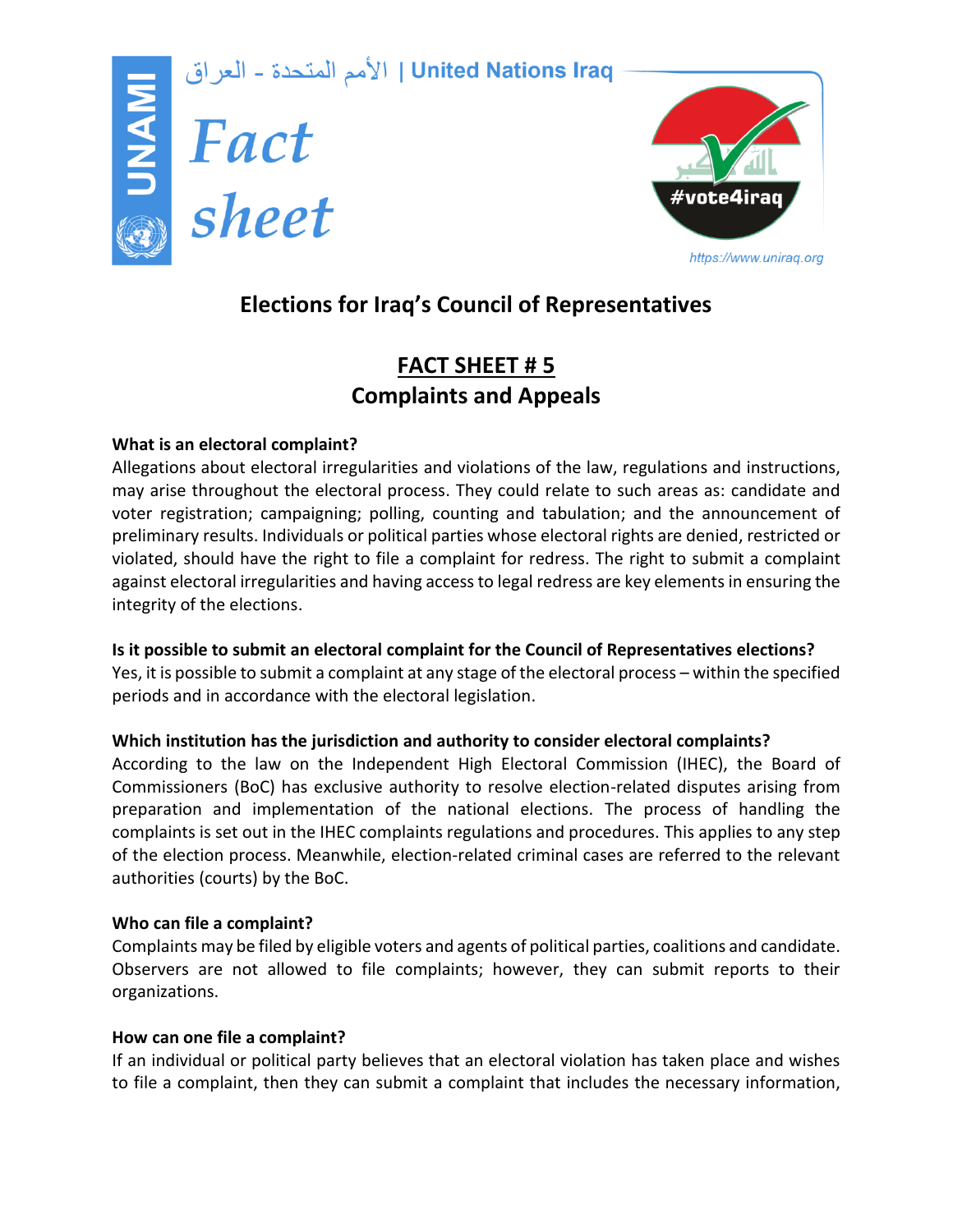such as the name and contact details of the complainant and a detailed description of the incident.

Complaints before Election Day may be submitted to IHEC at its Governorate Electoral Offices (GEOs), its Kurdistan Regional Electoral Office (KREO), or its National Office in Baghdad. If the complaint relates to voter registration, then it should be addressed to the registration centers.

#### **When can one submit a complaint?**

Complaints about voter registration should be submitted within two days of the date of the alleged violation.

Any complaint about Election Day polling and counting should be submitted within a two-day window. That window runs from the hour the polling begins to the official end of the following working day.

Complaints about electoral campaigns should be submitted any time from the date of the violation until the end of the campaign period.

Any complaint about candidate registration should be submitted between the date of the violation and the date when the final candidate list is approved.

#### **How are the complaints processed?**

All complaints are transferred to the IHEC National Office and then reviewed and decided upon by the BoC.

Regarding complaints related to Election Day, classification committees, which are composed of one BoC member and staff from the IHEC National Office's Complaints and Appeals Section, will determine whether a complaint meets all the formal requirements and, if so, whether it could have an impact on the vote count, i.e. in the event of fraud. Such cases will be handled on a priority basis.

#### **Does IHEC conduct investigations?**

Yes, IHEC will conduct investigations when necessary. For example, it will examine ballot boxes or seek more details from complainants and witnesses. IHEC then decides on complaints after examining evidence.

For Election Day complaints, IHEC may order specific ballot papers and polling station results to be "quarantined" until a complaint has been resolved.

IHEC is able to act, ex officio, on electoral irregularities and to provide redress.